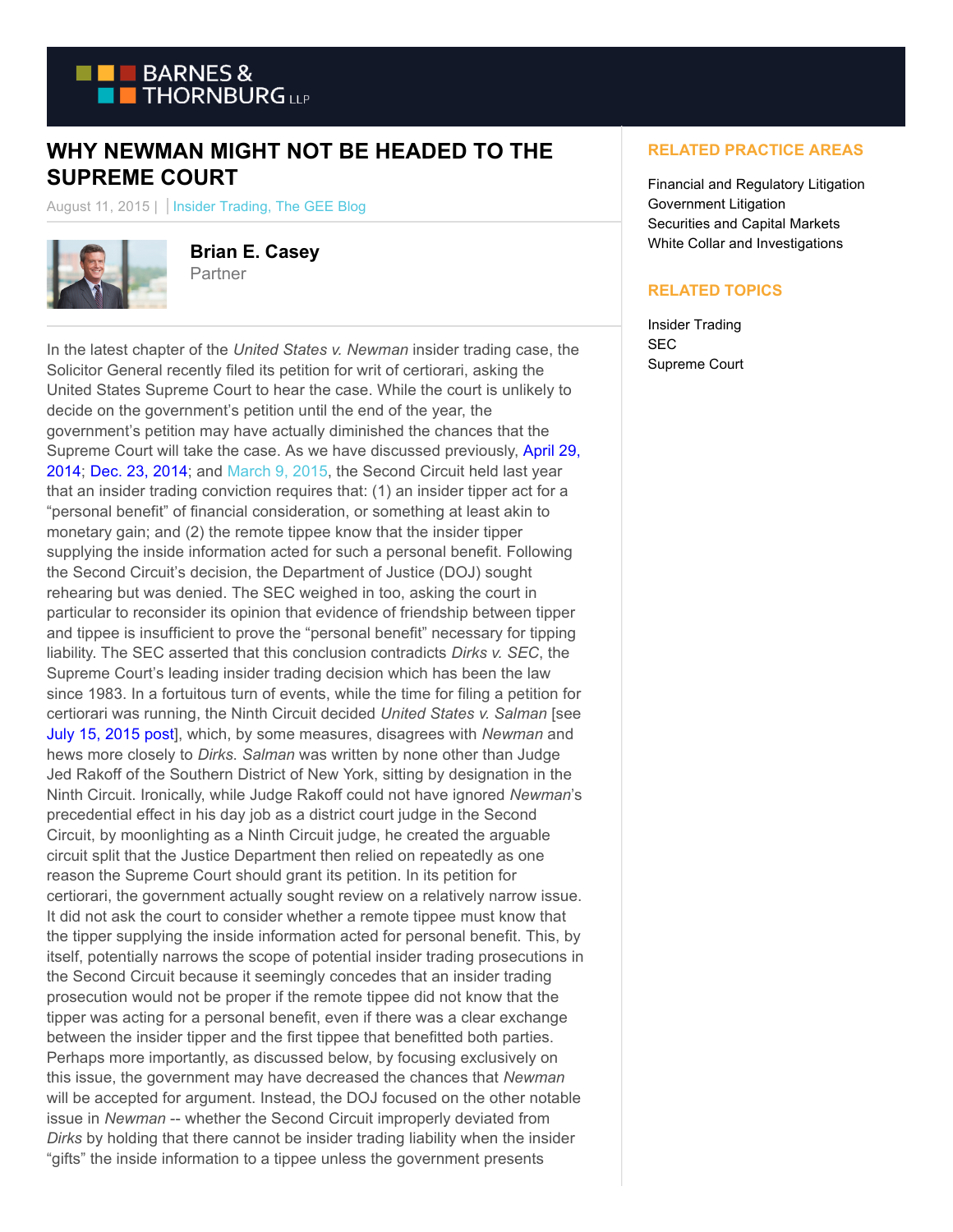"proof of a meaningfully close personal relationship that generates an exchange that is objective, consequential, and represents at least a potential gain of a pecuniary or similarly valuable nature." In *Dirks*, the Supreme Court stated that insider trading results when an insider makes a disclosure where the insider will personally benefit, directly or indirectly. The court concluded that this could happen two ways. There could be a *quid pro quo* in which an alleged insider receives something of value for the disclosure. Or, the insider could essentially "make[] a gift of confidential information to a trading relative or friend" which is no different than the insider trading on the inside information herself and then giving the profits to the friend/tippee. The government argued that *Newman* created a new, stricter standard that contravened *Dirks* and was unworkable for several reasons. First, it gutted the aspect of *Dirks* that allowed gifting of information because it requires an exchange that "represents at least a potential gain of a pecuniary or similarly valuable nature." If the gift must result in a potential pecuniary gain for the insider, it is no different than the *quid pro quo* situation. Second, *Newman* essentially requires courts to measure degrees of friendship. What is the line between a "meaningfully close personal relationship" and a more "casual or social" relationship? In *Newman*, one of the insiders went to lunches with his tippee, attended church picnics and other functions together, and knew the other's family. However, this was not a sufficiently "meaningfully close personal relationship" to give rise to liability. The government also asserted that *Newman* conflicted with *Salman*, along with an earlier Seventh Circuit decision, *SEC v. Maio*, thereby creating a circuit split. Finally, the government argued that because *Newman* is a Second Circuit case, it is liable to have an outsized impact on insider trading law and the securities markets generally because the Second Circuit includes New York, where many of these prosecutions take place. The petition argues that *Newman* as the law in the financial capital of the world may have unhelpful consequences for the nation (and the world's) financial markets. While *Newman* has created an uproar, and a decision by the Supreme Court could bring some much-needed clarity to this already murky area of federal securities law, there are at least three reasons why the Supreme Court might not grant the government's petition. First, Supreme Court Rule 14.1(a) says that "[o]nly the questions set out in the petition, or fairly included therein, will be considered by the court." Here, the government only asserted one Question Presented. It did not seek review of the other aspect of *Newman*: its requirement that the tippee knew that the tipper supplying the inside information acted for a personal benefit. Absent consideration of *Newman*'s knowledge requirement, a decision by the Supreme Court could make no difference in the underlying decision, since the Second Circuit could still conclude that vacating the convictions was proper because the ultimate tippees did not know that the insider tippers were making improper disclosures for personal benefit. According to Supreme Court Practice, the authoritative treatise on the court, the potential lack of dispositive impact of a decision by the court in the government's favor diminishes the chances the court will grant the government's petition. In fact, it might be more likely that the court would grant the eventual petition for certiorari in *Salman*. Given the government's *Newman* petition, and the fact that the defendant's conviction was affirmed in *Salman*, it is safe to presume that Salman will petition for certiorari also. The remote tippee's knowledge of the insider's personal benefit was not an issue in *Salman*, making the principal issue whether a "gift" of the confidential information was permissible without the potential for monetary consideration in return. Therefore, the court could address this issue more cleanly, and with dispositive impact, in *Salman* rather than *Newman*. Second, some have argued that *Newman* and *Salman*